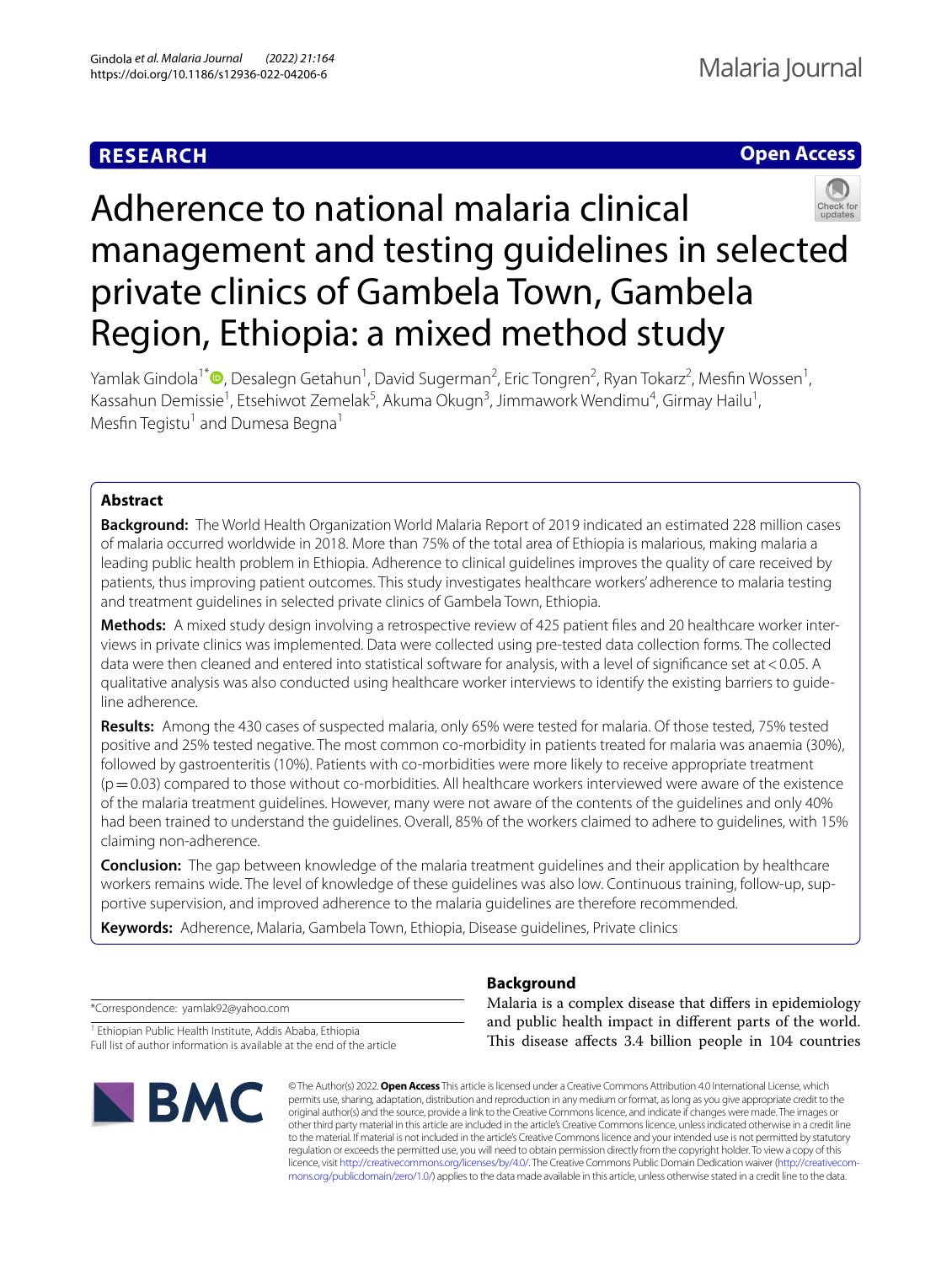and territories [\[1](#page-6-0)]. According to the World Malaria Report 2020, globally there were an estimated 229 million malaria cases in 2019 in 87 malaria-endemic countries, declining from 238 million cases across 108 countries that were malaria-endemic in 2000. Sub-Saharan African countries bear the largest malaria morbidity burden, with 213 million cases (93%) reported in 2018 [[2\]](#page-6-1).

Much of Ethiopia is malaria endemic. The country has made major strides in malaria control over the years, however more than 75% of the total area of Ethiopia remains malarious. As a result, malaria is the leading cause of morbidity and mortality in the country [[3\]](#page-6-2). In Ethiopia, this disease is one of the top 10 causes of morbidity, accounting for 17% of all cases and 8% of health facility admissions in 2018 [\[4](#page-6-3)]. Since 2006, the three intervention strategies that have been implemented to control malaria are early diagnosis and prompt treatment, vector control and epidemic prevention and control. To accomplish these intervention strategies, the following key activities were implemented: training of health workers, strengthening community participation to enhance prevention measures such as avoiding malaria breeding areas, use of indoor residual spraying and insecticide-treated nets (ITNs), and expanding malaria diagnosis and treatment at the community level through health extension workers (HEWs) [\[5](#page-6-4)].

Within Ethiopia, Gambela is one of the most endemic regions for malaria transmission [[6\]](#page-6-5). Annual rainfall is between 500 and 2000 mm and the mean annual temperature between 31 and 42 °C. These environmental factors, along with an average elevation of 526 m above sea level, contribute to the high vector population and subsequent high prevalence of malaria transmission [\[7\]](#page-6-6). Despite active prevention and control activities in Gambela, the disease continues to be the leading cause of outpatient department (OPD) visits in adults and children under the age of fve years [\[5](#page-6-4)].

To combat the burden of this disease, malaria treatment guidelines have been developed at the national and international levels. The World Health Organization (WHO)'s most recent edition of malaria treatment guidelines was published in 2015  $[8]$  $[8]$ . These guidelines cover the diagnosis and treatment of uncomplicated and severe malaria. Ethiopia's Federal Ministry of Health frst published its national guidelines for diagnosis, treatment and prevention of malaria in 2002  $[9]$  $[9]$ . These guidelines have been updated periodically to account for the emergence of new evidence and information gathered through continuous monitoring and evaluation.

The Ethiopian Ministry of Health published its current malaria treatment guidelines in November 2017  $[10]$  $[10]$  $[10]$ . The guidelines aim to improve malaria case management by all healthcare workers to reduce morbidity and mortality, and sets the target of 100% access to effective and affordable malaria treatment. This requires improving the diagnosis of malaria cases using microscopy or multi-species rapid diagnostic tests (RDTs) and providing prompt and efective malaria case management at all health facilities. Malaria diagnosis and treatment are essential components of antimalaria interventions in the country. Malaria diagnosis consists of a patient's clinical assessment, microscopic examination of blood slides, and use of multi-species RDT in accordance with the level of the health facility.

In Ethiopia 80% of primary health care is public, while 20% is private [[11](#page-6-10)]. Malaria spending is estimated to cost Ethiopia's public sector about \$200 million annually or 10% of its total health expenditure, while it costs \$6.58 million in the private sector for malaria treatment and diagnosis. The Ethiopian private sector is relatively small and fragmented compared to other countries in the region  $[12]$  $[12]$  $[12]$ . The availability of high-quality, inexpensive RDTs in the public sector has signifcantly improved and expanded diagnostic testing. However, in the private sector, RDTs are either non-existent or more expensive than artemisinin-based combination therapy  $(ACT)$  [\[13](#page-6-12)].

The recommended treatment for uncomplicated malaria is artemether-lumefantrine (AL) and primaquine (for *Plasmodium falciparum*). If an RDT or microscopy reveals a *Plasmodium vivax* infection only, then chloroquine treatment should be given. For complicated (severe) malaria the preferred drugs are: Intravenous (IV) or Intramuscular (IM) artesunate or IM artemether or, IV quinine infusion (if artesunate or artemether are not available). Antimalarial treatments are efective in controlling the disease [\[14\]](#page-6-13), however, as evidenced by a study in Kenya, one of the continuing problems is therapeutic failure. This results from several factors, including nonadherence to the standard malaria management protocol [[15\]](#page-6-14). A study from nearby Uganda suggests that knowledge about the disease and its treatment protocol is one of the service provider-related factors in non-adherence [[16\]](#page-6-15). Several additional factors can contribute to lessthan-optimal adherence by healthcare workers. These factors are related to healthcare worker attitude towards the guidelines, institutional factors such as availability of resource required for guideline implementation, and factors related to the nature of the guidelines, which includes ease of understanding [\[17,](#page-6-16) [18\]](#page-6-17). Ethiopia has not previously conducted studies to assess service provider adherence to malaria treatment guidelines. This study aims to evaluate healthcare worker adherence to national clinical testing and management guidelines for malaria in private clinics in the endemic area of Gambela Town, Gambela Region.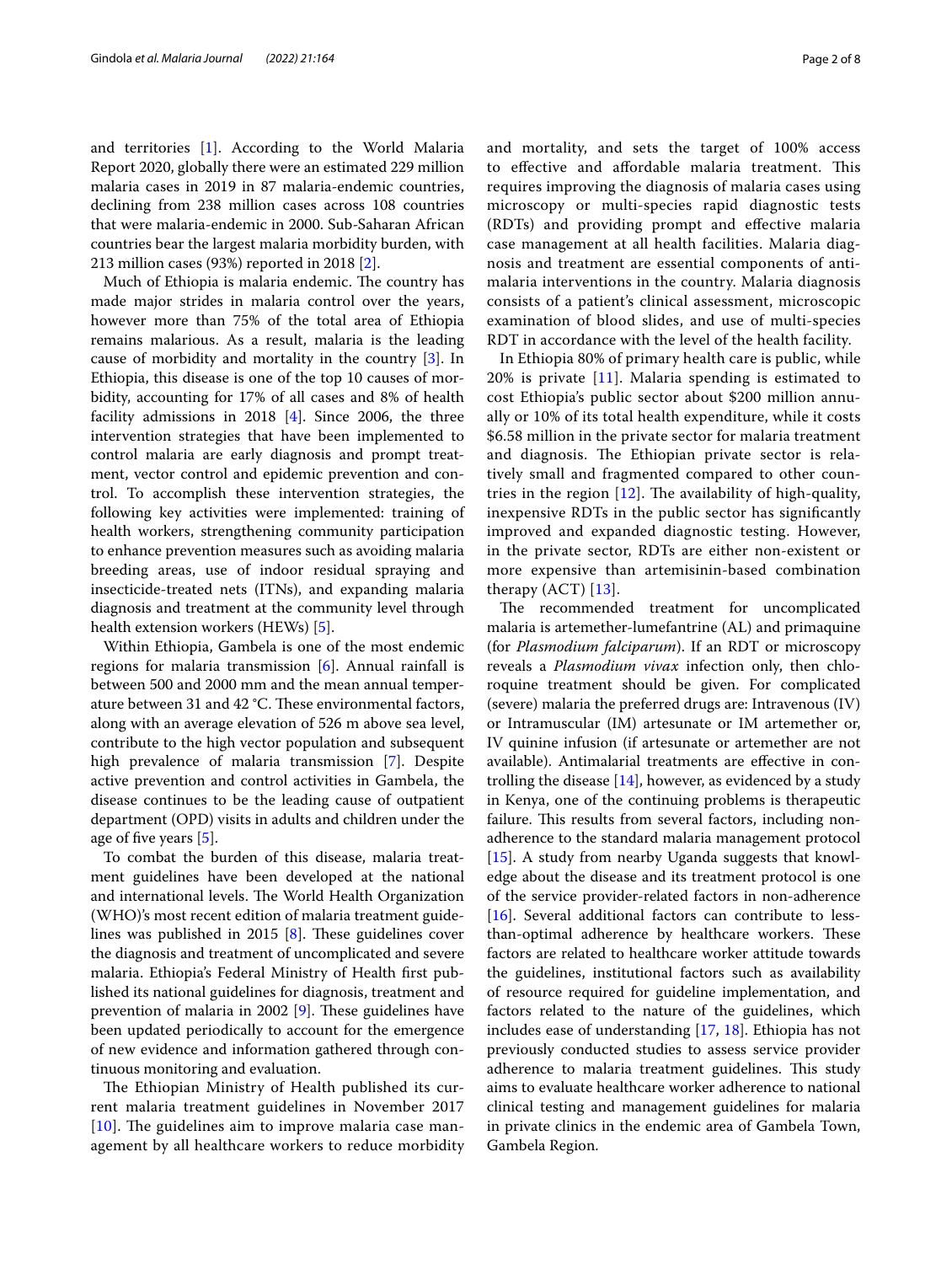# **Methods**

The study was conducted between March and April, 2020 in Gambela Town, the capital of Gambela region (Fig. [1](#page-2-0)). The town is one of the most endemic parts of the region, demonstrating high malaria transmission throughout the year. A simple random sampling method was used to select private clinics in an area of interest for the president's malaria initiative (PMI). For the quantitative component of the study. Probability proportional to size (PPS) technique was used to select sample sizes from each of the 15 private clinics, resulting in a sample size requirement of 425.

The population was composed of patients with suspected and confrmed cases of malaria who presented to the selected private clinics in the months of March-August, 2020. Patient fles within this date range were reviewed to identify those containing malaria cases, with a total of 3,800 patient record fles identifed. A data collection form was used to compile data for the quantitative component. After checking for completeness, data were entered into SPSS Data Analysis Software-Version 24 and analyzed. Bivariate analysis was used to examine the association between variables and patient outcomes, with a probability  $(p)$  value of < 0.05 indicating significance.

The qualitative component utilized a purposive sampling technique to select the health professionals for study participation. The target sample size was 20 healthcare professionals, all of whom had a direct and indirect involvement in diagnosing and managing malaria cases and had completed a consent form prior to their enrolment. Data were collected via an interviewer-administered questionnaire. Themes were identified from each interview. The themes were reviewed after each interview until point of theme saturation was reached. Themes were considered fully developed at the point in the data collection process where no new or relevant themes emerged. Three interviews with no new or relevant information were considered indicative of theme saturation. Once the entire transcript data were categorized into intervention categories/themes, using an initial information

<span id="page-2-0"></span>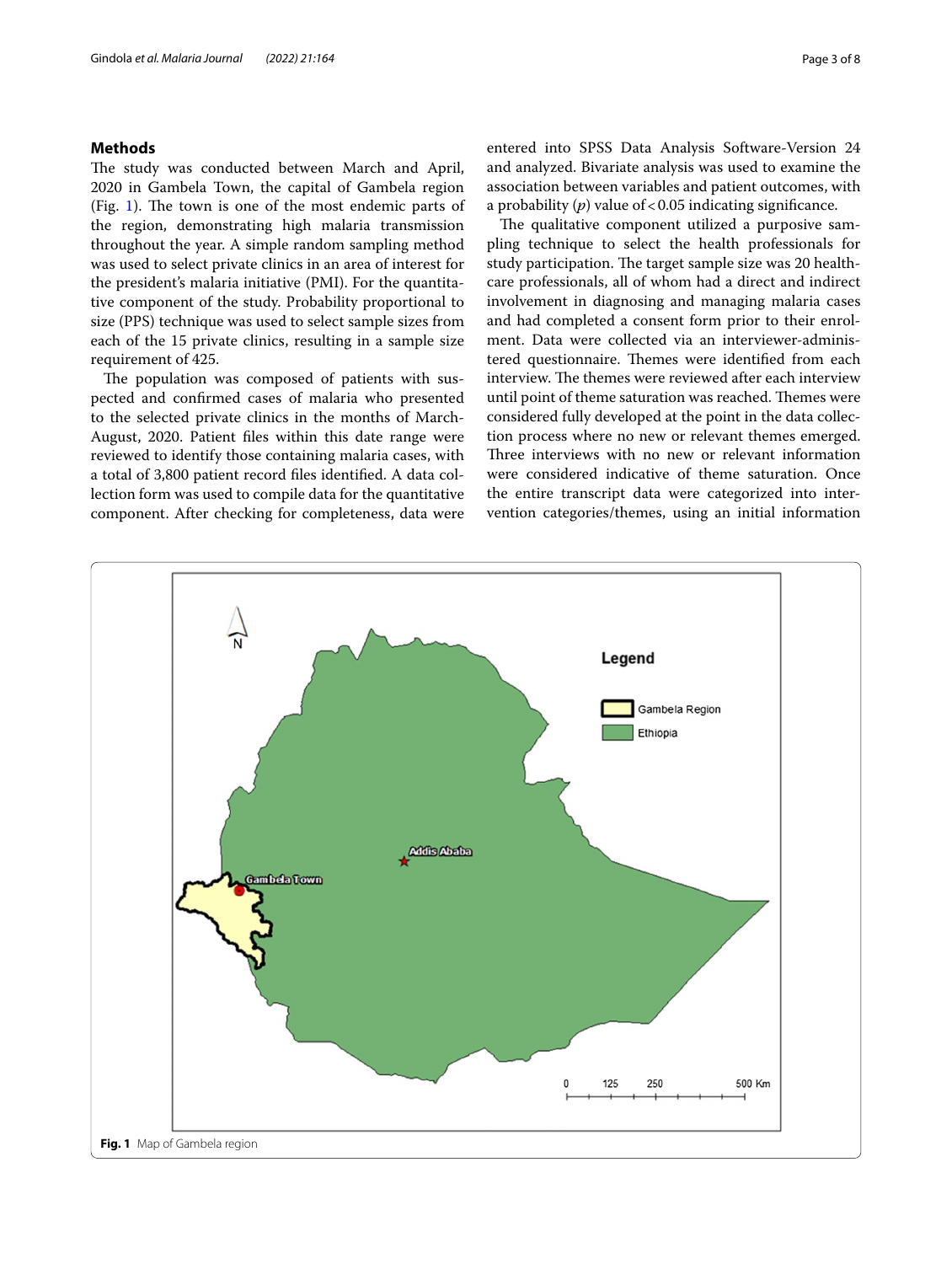organizer-working template, a review was made in order to ensure that the information was correctly and appropriately categorized. It was also rechecked against the original transcripts to ensure that all the information had been categorized.

A diagnosis of malaria was considered only if detection of antibodies against asexual blood stage malaria parasites was found in peripheral blood by microscopy or the Plasmodium antigen was detected by RDT. The malaria diagnosis was further classifed as uncomplicated malaria or severe/complicated based on the signs and symptoms of the patient. This classification was based on WHO clinical features of uncomplicated and severe malaria. Ethical approval to conduct the study was obtained from Ethiopian Public Health Institute (EPHI) Ethical Review Board.

### **Results**

The quantitative component indicated a mean patient age of 11 years, with males being the dominant patient demographic at 57% (Table [1\)](#page-3-0). From the total 428 patients who underwent treatment for malaria, a laboratory test was done for 278 (65%) and not done for the remaining 150 (35%) patients (Table [2\)](#page-3-1). Out of 278 patients who underwent laboratory confrmation, 208 (74.8%) tested positive, while 70 (25.2%) tested negative. Treatment with anti-malarial drugs was given to 99% of the patients who tested positive, 95.8% of those who tested negative, and 100% of the untested patients. Of those who tested positive, 107 (51.4%) were classifed as uncomplicated malaria and 101 (48.6%) were classifed as severe malaria.

Only one case of uncomplicated malaria was treated according to guideline recommendations while 107 (99.1%) cases were managed contrary to the guidelines. These cases were treated with drugs used for severe malaria, parenteral artesunate or quinine. Of the cases meeting the classifcation of severe malaria, 95 (95%) received guideline concordant management using parenteral artesunate or quinine followed by oral AL. The

<span id="page-3-0"></span>

|  |  | <b>Table 1</b> Demographic characteristics of patients |  |
|--|--|--------------------------------------------------------|--|
|--|--|--------------------------------------------------------|--|

| Characteristic | Frequency | Percentage |  |  |
|----------------|-----------|------------|--|--|
| Age (years)    |           |            |  |  |
| $0 - 5$        | 212       | 50         |  |  |
| $6 - 13$       | 121       | 29         |  |  |
| >13            | 92        | 22         |  |  |
| Gender         |           |            |  |  |
| Male           | 240       | 57         |  |  |
| Female         | 185       | 44         |  |  |
| All patients   | 425       | 100        |  |  |

<span id="page-3-1"></span>

| <b>Table 2</b> Patients underwent malaria treatment and their |  |  |  |
|---------------------------------------------------------------|--|--|--|
| laboratory status                                             |  |  |  |

| Variable        |               | n   | $\%$ |
|-----------------|---------------|-----|------|
| Lab test done   | Yes           | 278 | 65   |
|                 | No            | 150 | 35   |
| Type of test    | Microscopy    | 274 | 98.2 |
|                 | <b>RDT</b>    | 5   | 1.8  |
| Test result     | Positive      | 208 | 74.8 |
|                 | Negative      | 70  | 25.2 |
| Type of malaria | Uncomplicated | 109 | 25.3 |
|                 | Sever         | 101 | 23.5 |

remaining fve cases (5%) received non-concordant management by drugs other than parenteral artesunate or quinine followed by oral AL.

The most common combination of anti-malarials used was quinine and AL 190 (44.7%), followed by artesunate and AL 184 (43%). Five patients (1%) were treated with both quinine and artesunate (Table [3\)](#page-3-2). Outcomes of patients treated in accordance with guidelines compared to those treated contrary to the guidelines are summarized in Table [4](#page-4-0). Of the patients who were diagnosed as per guidelines, 96% were discharged, with death, re-admittance and transferred composing the fnal 4%. Patients not diagnosed per the guidelines had the following outcomes: discharge (94%), death (2%), re-admission (3%) and transfer  $(<1%)$ . No statistically significant association was found between testing for malaria and patient outcomes ( $p=0.705$ ).

All 20 health professionals interviewed in this study were aware of the national treatment guidelines for malaria in Ethiopia. Of this group, 8 (40%) had attended at least one training session on the current national guidelines for the management of malaria. Analysis for possible associations between the training of health

<span id="page-3-2"></span>**Table 3** Combination of anti-malarial drugs used

| First drug | Second drug | Frequency (N) | Percentage (%) |
|------------|-------------|---------------|----------------|
| Ouinine    | $Al^*$      | 190           | 44.7           |
| Artesunate | AL          | 184           | 43.3           |
| AL         | None        | 24            | 5.6            |
| Ouinine    | $D-P$ **    | 13            | 3.1            |
| Artesunate | Ouinine     | 5             | 1.2            |
| Ouinine    | Artesunate  | 3             | 0.7            |
| Artesunate | Proguanil   | 3             | 0.7            |
| Artesunate | $D-P$       | 2             | 0.5            |
| Ouinine    | None        |               | 0.2            |

\* Artemether lumefantrine

\*\* Dihydroartemisinin-piperaquine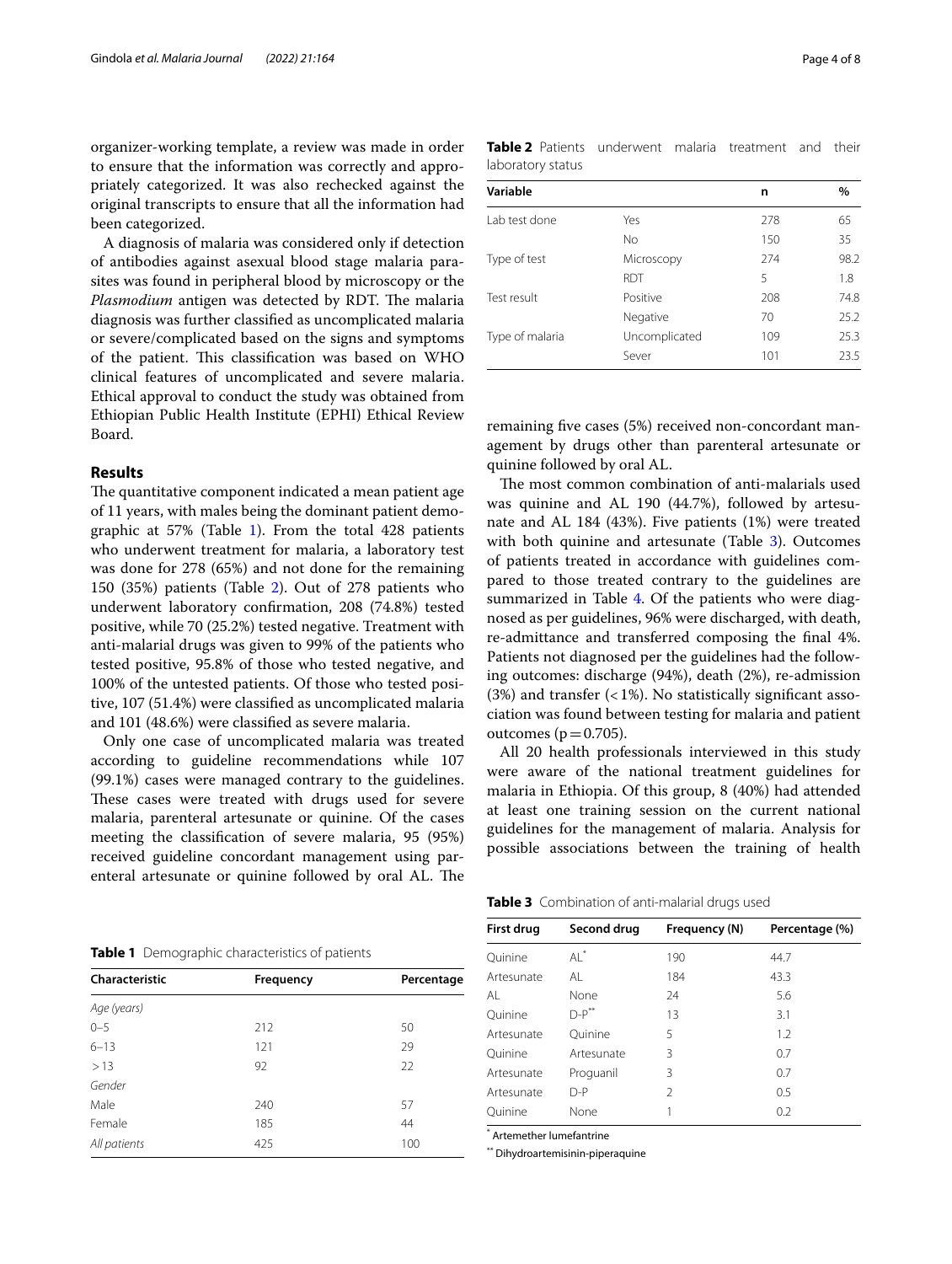| Adherence              |     | <b>Total</b> |      | Outcome   |      |                |     |              |     |                 |      |         |
|------------------------|-----|--------------|------|-----------|------|----------------|-----|--------------|-----|-----------------|------|---------|
|                        |     |              |      | Discharge |      | Death          |     | Re-admission |     | <b>Transfer</b> |      | P-value |
|                        |     | N            | $\%$ | N         | $\%$ | N              | %   | N            | %   | N               | $\%$ |         |
| Diagnostic testing     | No  | 149          | 35   | 140       | 94   | 3              |     |              | 3.4 |                 | 0.7  | 0.705   |
|                        | Yes | 278          | 65   | 268       | 96   | 3              | 1.1 | 6            | 2.2 |                 | 0.4  |         |
| Treatment<br><b>No</b> |     | 333          | 78   | 318       | 96   | $\overline{4}$ | 1.2 | 10           | 3   |                 | 0.3  | 0.491   |
|                        | Yes | 96           | 22   | 92        | 96   |                | 2.1 |              |     |                 |      |         |

<span id="page-4-0"></span>**Table 4** Associations between adherent management and patient outcomes

<span id="page-4-1"></span>**Table 5** Relationship between profession, training and attitude on adherence to guidelines

|                       | <b>Adherent</b> |      | Non-adherent   | P-value  |       |
|-----------------------|-----------------|------|----------------|----------|-------|
|                       | n               | $\%$ | n              | $\%$     |       |
| Profession            |                 |      |                |          |       |
| Pharmacist            | $\mathfrak{D}$  | 40   | 3              | 60       | 0.17  |
| Nursing               | $\overline{4}$  | 80   | 1              | 20       |       |
| Lab technician        | $\overline{4}$  | 100  | 0              | 50       |       |
| Health officer        | 3               | 100  | $\Omega$       | 33       |       |
| General practitioner  | $\mathfrak{D}$  | 100  | 0              | $\Omega$ |       |
| Druggist              | 1               | 100  | 0              | $\Omega$ |       |
| <b>Training</b>       |                 |      |                |          |       |
| Yes                   | 8               | 89   | 1              | 11       | 0.369 |
| No                    | 8               | 73   | 3              | 27       |       |
| Attitude              |                 |      |                |          |       |
| Agreeable Attitude    | 8               | 89   |                | 11       | 0.637 |
| Disagreeable Attitude | $\mathfrak{D}$  | 67   |                | 33       |       |
| Neutral Attitude      | 6               | 75   | $\mathfrak{D}$ | 25       |       |

workers and adherence to malaria treatment guidelines revealed no statistically signifcant association (Table [5](#page-4-1)). Attitudes of the health workers towards the guidelines did not infuence their adherence to guidelines. Healthcare workers who participated in the study had a positive opinion about the usefulness of the malaria treatment guidelines, with only two (10%) indicating that they did not fnd the guidelines useful in their practice. Of those who found the guidelines useful, three (15%) indicated that the guidelines helped to reduce drug waste and were concerned about wasteful use of anti-malarials:

*"Treatment of unconfrmed cases of malaria puts an unnecessary burden on the pharmacy as there are limited resources allocated to drug procurement."*

Two (10%) of the respondents indicated that the guidelines simplifed clinical decisions as it provided guidance on patient management and when to refer a patient to another facility. By simplifying clinical decisions,

the guidelines allow paramedical personnel to manage malaria cases in resource-limited settings such as dispensaries run by nurses. One of the health workers specifcally indicated:

*"When I was working at a dispensary and was the only healthcare provider, I was able to know when to refer patients with severe malaria by referring to the guidelines."*

Most respondents (70%) believed that adherence to malaria treatment guidelines would improve patient outcomes, while one (5%) believed that they would not. The remaining 25% had no opinion on the matter. Of the participants, 17 (85%) claimed that they follow the guideline recommendation in diagnosis and management of malaria. Only three (15%) indicated their past experience in practice as the reason for not following recommendations. This group believed that drugs other than those recommended in the guidelines were more efficacious in treating malaria and produced better outcomes.

*"In our setting, quinine is superior to artesunate. I have had numerous experiences where patients do not get well until they receive parenteral quinine."*

One respondent believed in the adequacy of clinical suspicion in the diagnosis of malaria, while three (15%) felt the guidelines were not applicable in their setting. One health worker suggests that a clinician with extensive experience can correctly diagnose malaria on clinical suspicion:

*"With experienced clinicians, clinical symptoms are*  sufficient to make a diagnosis of malaria. Even if a *patient tests negative but has these symptoms, an ant-imalarial should be issued."*

The healthcare workers interviewed indicated that there were some considerable external barriers in obtaining a confrmatory diagnosis of malaria. Nearly all, 18 (90%), thought that there was availability of the necessary laboratory reagents and equipment for malaria diagnosis, yet only seven (35%) thought that the laboratory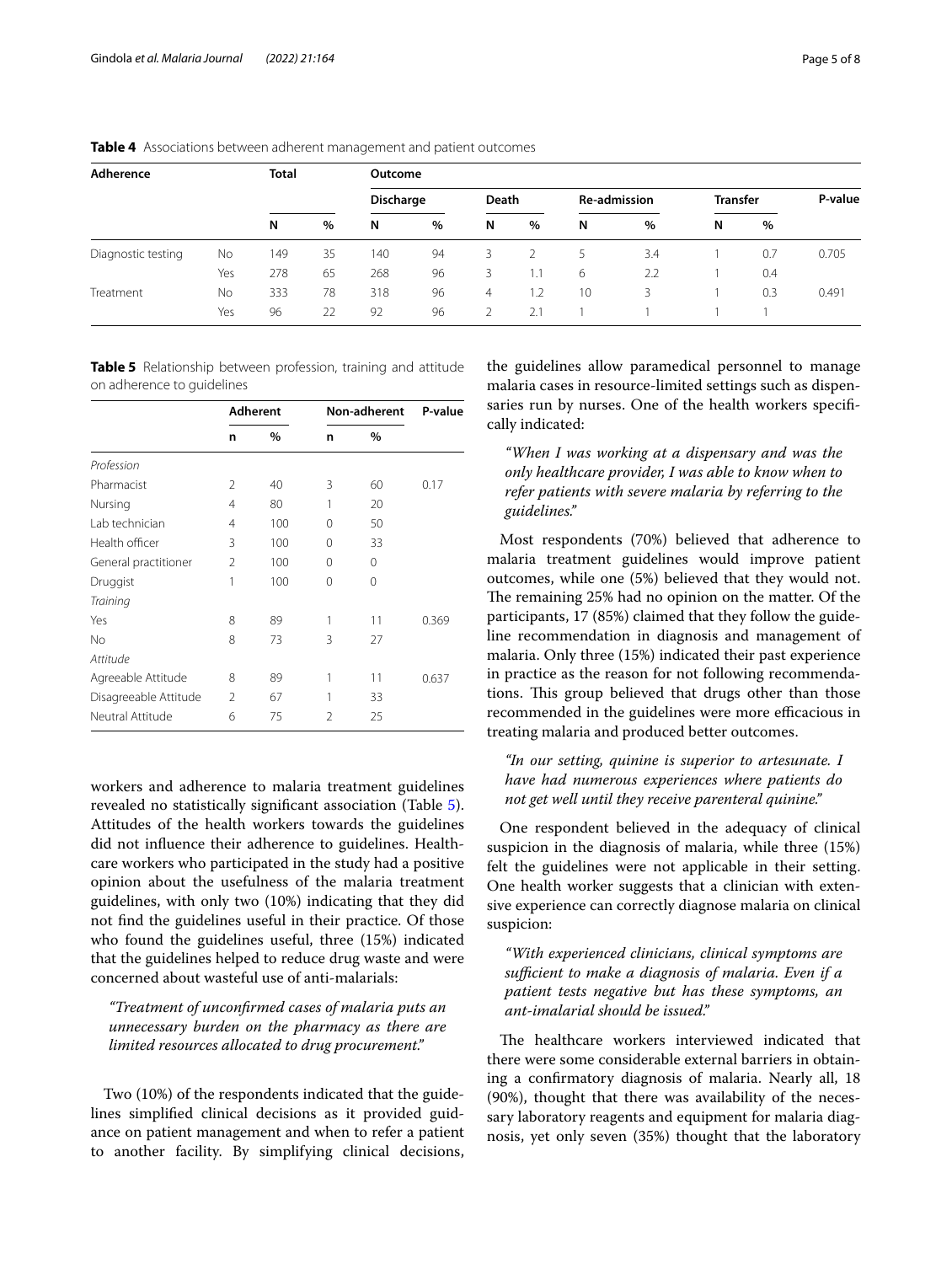was adequately staffed with qualified personnel. Staffing issues were a particular concern:

"There are very many patients who come to the *clinic every day and most of them require testing for malaria. We however have very few laboratory technicians who work long hours and this may compromise the quality of their work. The reagents and equipment are available, but the technicians are few."*

# **Discussion**

Young children composed the majority of patients involved in this study. Half of the patients treated for malaria at the facilities were aged 0–5 years, while a total of 78% were between 0–13 years. Proper treatment for this demographic is essential as children, especially those under five years old, are particularly vulnerable to this disease.

Parasitological confrmation is a crucial component of treatment, as the result informs the clinician's decision to prescribe an anti-malarial. However, studies have indicated that the concordance rate between 'presumptive' and 'actual' parasitological malaria ranges between 10 and 60%  $[19]$  $[19]$ . This shows that presumptive treatment for malaria results in other febrile illnesses being treated as malaria, thus endangering the patient and wasting resources. Therefore, the patients clinically diagnosed and treated for malaria in this study are considered to have been inappropriately managed, as only parasitological confrmed cases should be prescribed anti-malarials.

Of the patients who were tested in this study, 75% had a positive result. Almost all (96%) who tested negative were still treated with anti-malarials, contrary to the guidelines which recommend avoiding prescribing anti-malarials. These patients are therefore classified as receiving inappropriate treatment. This number remains unacceptably high and interventions such as conducting regular supervision, mentorship and training are necessary. In a study conducted in Tanzania, 168 patients presented for treatment at private health facilities, with only 63% being tested for malaria. Of those tested, 30% were positive and 70% were negative. Anti-malarials were then issued to all positive results, 14% of negative results, and 28% of those not tested  $[20]$ . The prevalence of positive results was higher in this study than that observed in Tanzania [\[21](#page-7-0)]. Overtreatment was also more prevalent in this study, as 96% of negative results and 100% of untested patients received anti-malarials. This may be attributed to poor health worker knowledge of the national malaria guidelines or negligence in guideline adherence.

Although statistically significant associations between treatment adherence and patient outcomes were not found, this does not infer that adherence has no influence on outcomes. Such an association would be difficult to determine statistically without an extremely large sample size due to patient variability. When comparing patient outcomes, it was found 67% of deaths occurred in patients who received inappropriate management. Of the 11 re-admitted patients, 90% occurred in patients managed contrary to the guidelines. This is consistent with a study made in Kenya, which established associations between nonadherent treatment and poor patient outcomes [[21\]](#page-7-0).

This study found no significant association between previous training of health workers and adherence to malaria treatment guidelines. This should not be construed as indicating that training and supervision do not lead to better adherence to treatment guidelines by health workers. However, studies on the efficacy of training as a method to improve guideline adherence have yielded conficting results. Some studies show improvement [\[22\]](#page-7-1), while others show minimum or no improvement of healthcare worker practice [\[23,](#page-7-2) [24](#page-7-3)]. In this context, wider dissemination of guidelines and extensive training of healthcare workers would be benefcial. Continuous medical education on the guidelines should augment training and update healthcare workers on any changes in the recommendations. In addition, in order to maintain quality of training, regular monitoring with standardized checklist and other monitoring tools along with provision of on-job training or orientation should be maintained.

The Federal Ministry of Health has responsibility to control the health sectors (both public and private) across the country, and has a mandate to give legal license to private health sectors to conduct their business; at the same time, the Ministry is fully mandated to monitor and supervise private health sectors whenever necessary  $[11]$  $[11]$ . The Health Minister has a vertical and horizontal structure in the health system. The vertical structure allows two-sided communication with the regional health bureaux, zonal health departments and district health offices to work in collaboration towards the common goal. The horizontal structure allows the Minister to work in coordination and collaboration with other sectors, stakeholders, partners and private health sectors. Using the horizontal structure, the Ministry can infuence private health sectors in terms of mentoring, supervision and training. The usual practice is whenever the Government health sector invites the private sectors to training and workshops, it will provide the necessary per diem and transportation costs to participants.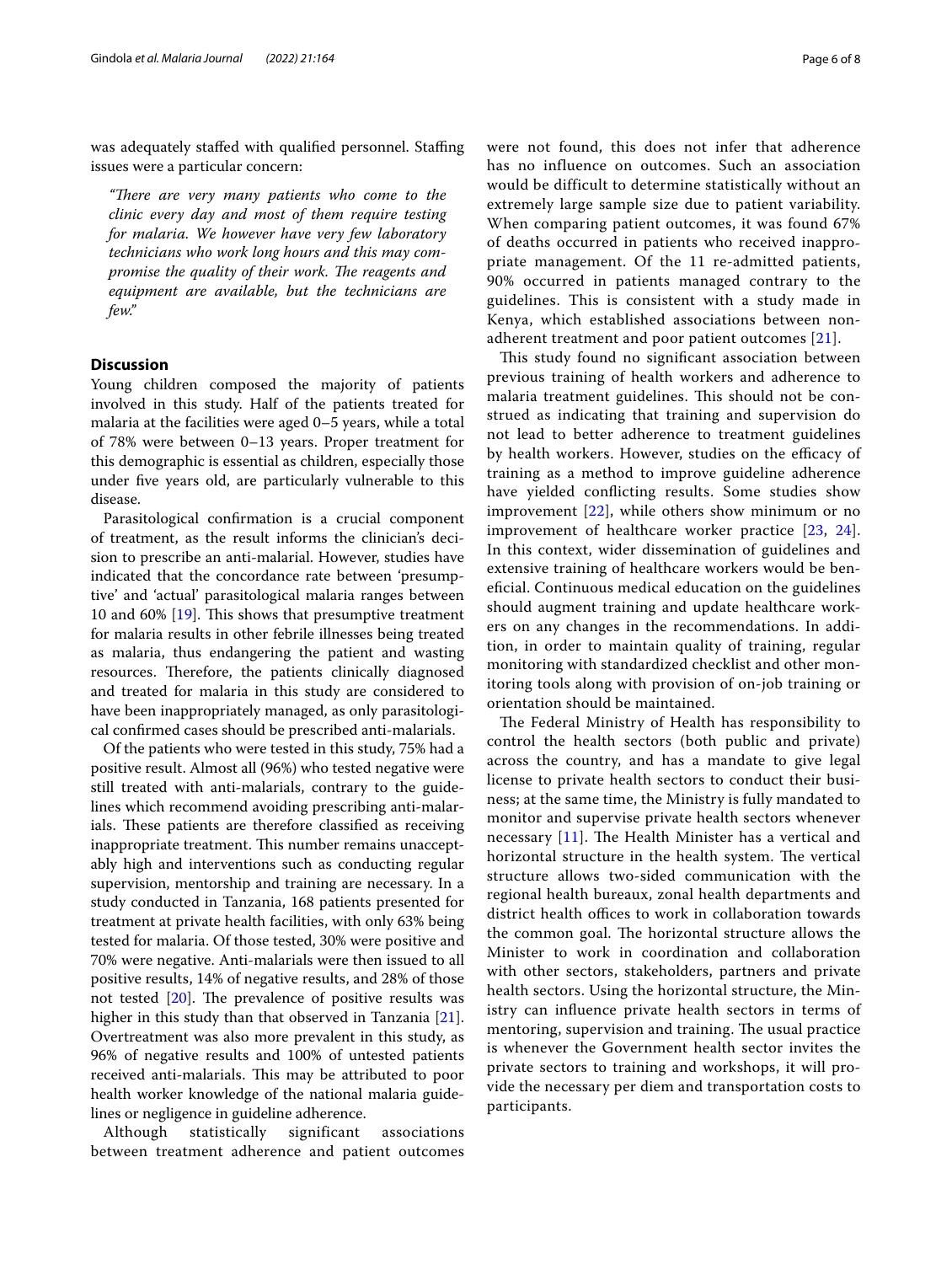# **Conclusion**

Malaria management was characterized by relatively poor adherence to diagnosis and treatment guidelines. This is despite the existing scientific information showing that adherence to the guidelines leads to improved patient outcomes and deters the emergence of resistance to anti-malarial treatment. Anti-malarial treatment in patients who test negative and those who are untested is still practiced in Ethiopia and other countries. Strategies need to be developed to address this culture of lack of diagnosis and overtreatment. This study found inappropriate diagnosis and treatment of many positive malaria cases. Addressing these issues would prove benefcial both long and short term for Ethiopia and its at-risk malaria population. Some recommendations that could solve these shortcomings despite the provision of training include enhanced supportive supervision, job aids, internal and external audits and feedback sessions.

#### **Acknowledgements**

I am grateful to my research advisors and mentors (Ryan T., Erik T., David S., and Desalegn G), for their valuable input to this paper. I extend my appreciation to the diferent private clinics' health stafs in Gambela town who participated on this research work. My deeper gratitude also goes to the data collectors and supervisors who have been worked tirelessly on this project work.

#### **Author contributions**

YG/PI conceived the research idea and wrote the proposal and frst draft of the research. RT, ET and DS reviewed the draft paper and provided their valuable comments and suggestions to be incorporated in the fnal paper. DG provided his valuable technical assistance and relevant materials during time of the study. The remaining authors also contributed their part during the conduct of these project work. All authors read and approved the fnal manuscript.

#### **Funding**

This research received no specifc grant from any funding agency in the public, commercial, or not-for-proft sectors.

#### **Availability of data and materials**

Due to confdentiality agreements, supporting data can only be made available to bona fde researchers subject to a non-disclosure agreement. Details of the data and how to request access are available from *[*[www.ephi.gov.et](http://www.ephi.gov.et)*]* at *[EPHI website]."*

#### **Declarations**

#### **Ethics approval and consent to participate**

Ethical approval to conduct the study was obtained from Ethiopian Public Health Institute (EPHI), Ethical Review Board (ERB). Informed consent to conduct interview was obtained from participants. Confdentiality of the participants was assured and maintained and no participants' identifer was recorded.

#### **Consent for publication**

The undersigned, give my consent for the publication of identifable details, which can include images and/or details within the text ("Material") to be published in the above Journal and Article.

#### **Competing interests**

The author declares that there is no confict of interest in this research work.

#### **Author details**

<sup>1</sup> Ethiopian Public Health Institute, Addis Ababa, Ethiopia. <sup>2</sup> Centers for Disease Control and Prevention, Atlanta, USA.<sup>3</sup> Gambela Regional Health Bureau, Gambela, Gambela Regional, Ethiopia. 4 Department of Public Health, St'Paul Hospital Millennium Medical College, Addis Ababa, Ethiopia. <sup>5</sup> Federal Ministry of Health, Addis Ababa, Ethiopia.

# Received: 6 November 2021 Accepted: 27 May 2022

#### **References**

- <span id="page-6-0"></span>1. WHO. News release. Geneva, World Health Organization, 2015
- <span id="page-6-1"></span>2. WHO. World malaria report 2020. Geneva: World Health Organization; 2020.<https://www.who.int/publications/i/item/9789240015791>
- <span id="page-6-2"></span>3. Ayele DG, Zewotir TT, Mwambi HG. Prevalence and risk factors of malaria in Ethiopia. Malar J. 2012;11:195.
- <span id="page-6-3"></span>4. Alelign A, Dejene T. Current status of malaria in ethiopia: evaluation of the burden, factors for transmission and prevention methods. Acata Parasit Glob. 2016;7:1–6.
- <span id="page-6-4"></span>5. Gebre B, Negash Y. Severe malaria among children in Gambella, western Ethiopia. Ethiop J Health Develop. 1998;1:19–23.
- <span id="page-6-5"></span>6. Alexander S. COWASH memorandum of understanding. Available from: <https://www.cmpethiopia.org/content/.../Gambella> Region WASH MoU. pd...%0A
- <span id="page-6-6"></span>7. Yewhalaw D, Legesse W, Van Bortel W, Gebre-Selassie S, Kloos H, Duchateau L, et al. Malaria and water resource development: the case of Gilgel-Gibe hydroelectric dam in Ethiopia. Malar J. 2009;8:21.
- <span id="page-6-7"></span>8. WHO. Guidelines for the treatment of malaria. 3rd Edn. World Health Organization, Regional Office for Africa. 2022. [https://www.afro.who.int/](https://www.afro.who.int/publications/guidelines-treatment-malaria-third-edition) [publications/guidelines-treatment-malaria-third-edition](https://www.afro.who.int/publications/guidelines-treatment-malaria-third-edition)
- <span id="page-6-8"></span>9. Taffese HS, Hemming-Schroeder E, Koepfli C, Tesfaye G, Lee MC, Kazura J, et al. Malaria epidemiology and interventions in Ethiopia from 2001 to 2016. Infect Dis. 2018;7:103.
- <span id="page-6-9"></span>10. Federal Ministry of Health. National malaria guidelines. Addis Ababa, Ethiopia, 2018.
- <span id="page-6-10"></span>11. Federal Ministry of Health. Ethiopia Health Private Sector Assessment. White Paper. Addis Ababa, Ethiopia, 2019. [https://www.globalfnancing](https://www.globalfinancingfacility.org/ethiopia-health-private-sector-assessment) [facility.org/ethiopia-health-private-sector-assessment.](https://www.globalfinancingfacility.org/ethiopia-health-private-sector-assessment)
- <span id="page-6-11"></span>12. Assebe LF, Kwete XJ, Wang D, Liu L, Norheim OF, Jbaily A, et al. Health gains and financial risk protection afforded by public financing of selected malaria interventions in Ethiopia: an extended cost-efectiveness analysis. Malar J. 2020;19:41.
- <span id="page-6-12"></span>13. Argaw MD, Mavundla TR, Gidebo KD. Management of uncomplicated malaria in private health facilities in North-West Ethiopia: a clinical audit of current practices. BMC Health Serv Res. 2019;19:932.
- <span id="page-6-13"></span>14. Mubi M, Kakoko D, Ngasala B, Premji Z, Peterson S, Björkman A, et al. Malaria diagnosis and treatment practices following introduction of rapid diagnostic tests in Kibaha District, Coast Region. Tanzania Malar J. 2013;12:293.
- <span id="page-6-14"></span>15. Riley C, Dellicour S, Ouma P, Kioko U, Ter Kuile FO, Omar A, et al. Knowledge and adherence to the national guidelines for malaria case management in pregnancy among healthcare providers and drug outlet dispensers in rural, western Kenya. PLoS ONE. 2016;11: e0145616.
- <span id="page-6-15"></span>16. Bawate C, Carter STC, Nsajju B, Bwayo D. Factors afecting adherence to national malaria treatment guidelines in management of malaria among public healthcare workers in Kamuli District. Uganda Malar J. 2016;15:112.
- <span id="page-6-16"></span>17. Banek K, Webb EL, Smith SJ, Chandramohan D, Staedke SG. Adherence to treatment with artemether – lumefantrine or amodiaquine – artesunate for uncomplicated malaria in children in Sierra Leone : a randomized trial. Malar J. 2018;17:222.
- <span id="page-6-17"></span>18. Kabaghe AN, Visser BJ, Spijker R, Phiri KS, Grobusch MP, Van Vugt M. Health workers' compliance to rapid diagnostic tests (RDTs) to guide malaria treatment: a systematic review and meta-analysis. Malar J. 2016;15:163.
- <span id="page-6-18"></span>19. O'Meara WP, Mangeni JN, Steketee R, Greenwood B. Changes in the burden of malaria in sub-Saharan Africa. Lancet Infect Dis. 2010;48:1354–61.
- <span id="page-6-19"></span>20. Bruxvoort K, Kalolella A, Nchimbi H, Festo C, Taylor M, Thomson R, et al. Getting antimalarials on target: impact of national roll-out of malaria